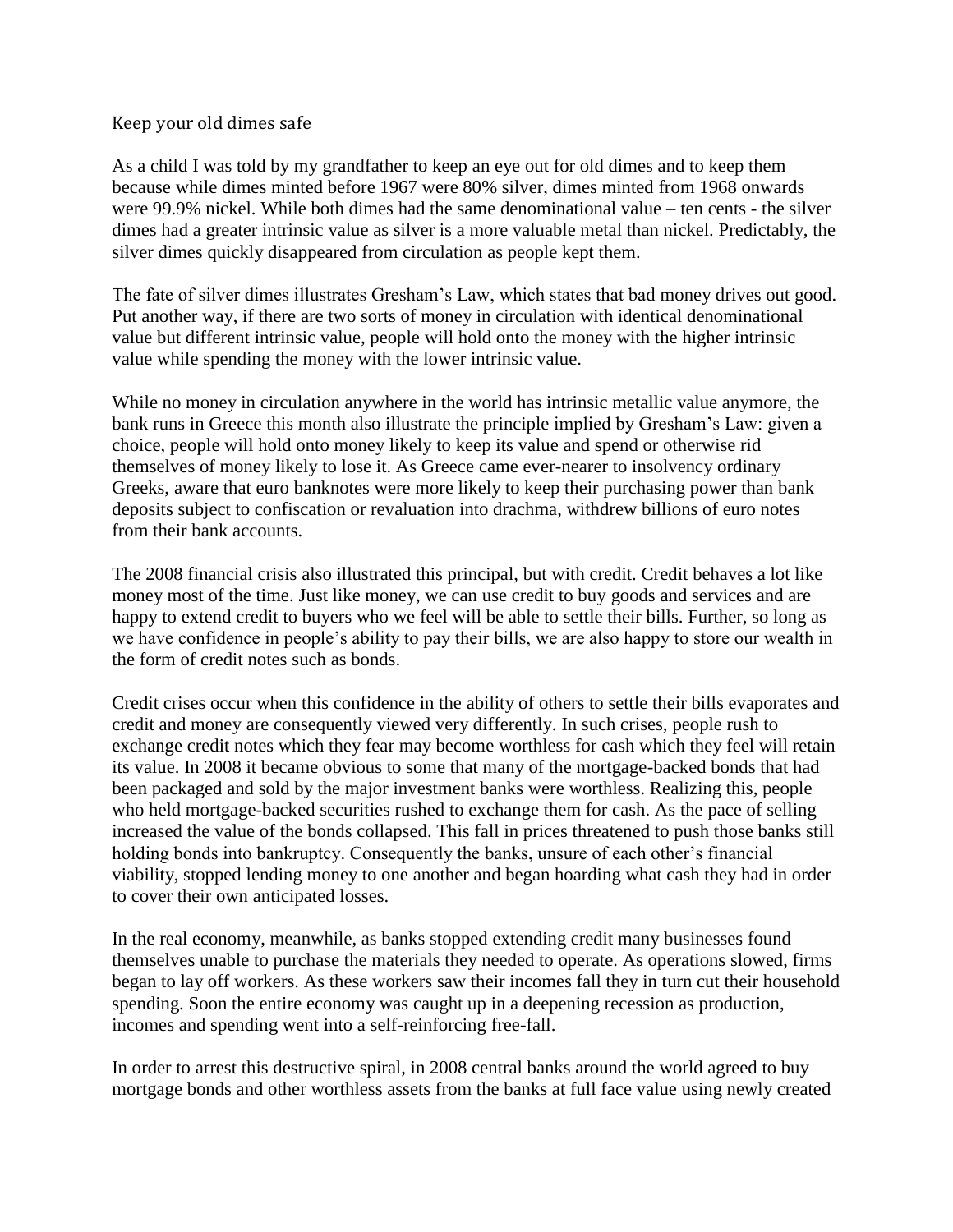money. In the very short term, this restored confidence and got the credit markets moving again. A catastrophic depression had been narrowly averted.

However, once the immediate crisis abated, the difficult task of assessing credit quality and booking losses was never faced. Rather than raising interest rates and tightening credit standards, governments and central banks have engaged in round after round of money printing and bond purchases in order to keep credit plentiful at extraordinarily low interest rates. This has allowed the bad bonds that caused the crisis to remain on bank balance sheets and has permitted many banks which are in fact bankrupt, given that these assets are worthless, to remain in business.

In the past, countries which engaged in such excessive money printing and interest rate suppression have seen the value of their currencies collapse in the foreign exchange market. Savers, anxious to preserve the value of their savings, have sold their pesos and drachma in order to buy hard currency in another example of Gresham's Law in action. However, as today these destructive monetary policies are being implemented by all of the world's central banks in concert, there are no hard currencies left for savers to turn to.

Thus, the world's savers are now faced with a very unappealing set of choices. On the one hand, they can avoid low interest rates by investing in risky stocks and derivatives. On the other hand, they can choose to forego the zero percent interest offered for their savings and withdraw from the banking system entirely by converting their bank balances into banknotes.

Knowing that people may be inclined to choose the latter, in April Willem Buiter of Citibank proposed *abolishing physical currency altogether* in order to make it possible for the banks to implement *negative* interest rates on savings.

With negative interest rates, depositors would *pay* banks for the privilege of having them hold their money. As people would undoubtedly prefer to hold banknotes in order to avoid such skimming, the banks wish to eliminate them as an alternative. In essence, they are attempting to abrogate Gresham's law. Having eliminated money with intrinsic metallic value in the 1960s, they now wish to eliminate paper money as well. Bankers like Buiter are assuming that if they can make good money unavailable people will be forced to use *and hold* (and, through negative interest rates, lose) the bad money created from nothing but keystrokes on their banks' computers.

This, though, is a very dangerous game. If the only money available is bad money designed by the banks to steal people's savings we should not be surprised if people choose to cash out and store their wealth in other ways. There is evidence that this is already happening. In Greece last month the number of new car registrations hit a record as people transformed the money in their savings accounts into metal, rubber and glass. In New York, meanwhile, a single Picasso painting sold for a mind-boggling \$179 million as someone exchanged his or her savings for canvas and oils. High-end real estate prices are similarly crazy. In Monaco a developer is offering a penthouse apartment with a price tag of \$400 million.

The crisis of 2008 was caused by too-rapid credit growth (much of it 'bad credit') and was only contained with the help of extraordinary monetary growth. However, by keeping the money